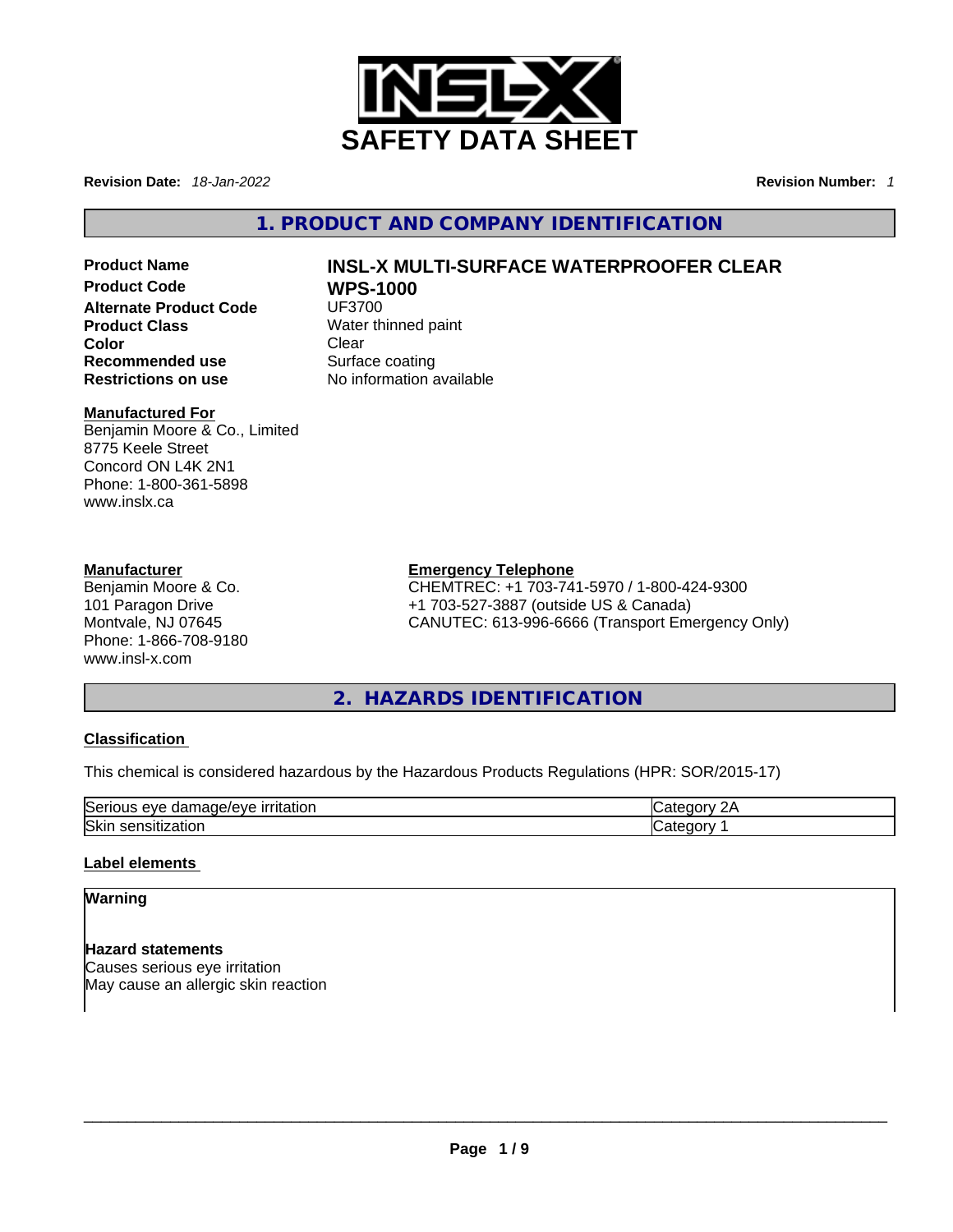

**Appearance** liquid **Odor** mild, ammonia-like

#### **Precautionary Statements - Prevention**

Wash face, hands and any exposed skin thoroughly after handling Avoid breathing dust/fume/gas/mist/vapors/spray Contaminated work clothing should not be allowed out of the workplace Wear protective gloves/protective clothing/eye protection/face protection

#### **Eyes**

IF IN EYES: Rinse cautiously with water forseveral minutes. Remove contact lenses, if present and easy to do. Continue rinsing

If eye irritation persists: Get medical advice/attention

**Skin**

IF ON SKIN: Wash with plenty of soap and water If skin irritation or rash occurs: Get medical advice/attention Wash contaminated clothing before reuse

#### **Precautionary Statements - Disposal**

Dispose of contents/container to an approved waste disposal plant

#### **Other information**

No information available

**3. COMPOSITION INFORMATION ON COMPONENTS** 

| <b>Chemical name</b>            | <b>CAS No.</b> | Weight-%       | Hazardous Material<br>Information Review Act Idate exemption granted<br>registry number<br>(HMIRA registry $#$ ) | Date HMIRA filed and<br>(if applicable) |
|---------------------------------|----------------|----------------|------------------------------------------------------------------------------------------------------------------|-----------------------------------------|
| Tridecanolethoylate, branched I | 69011-36-5     | - 5%           |                                                                                                                  |                                         |
| Centrimonium chloride           | 112-02-7       | $0.5 - 1\%$    |                                                                                                                  |                                         |
| 3-aminopropyltriethoxy silane   | 919-30-2       | $0.25 - 0.5\%$ |                                                                                                                  |                                         |

\*The exact percentage (concentration) of composition has been withheld as a trade secret

**4. FIRST AID MEASURES** 

**General Advice No hazards which require special first aid measures.** No hazards which require special first aid measures.

**Eye Contact <b>Ringell Example 20** Rinse thoroughly with plenty of water for at least 15 minutes and consult a physician.

**Skin Contact Number 2012 Wash off immediately with soap and plenty of water while**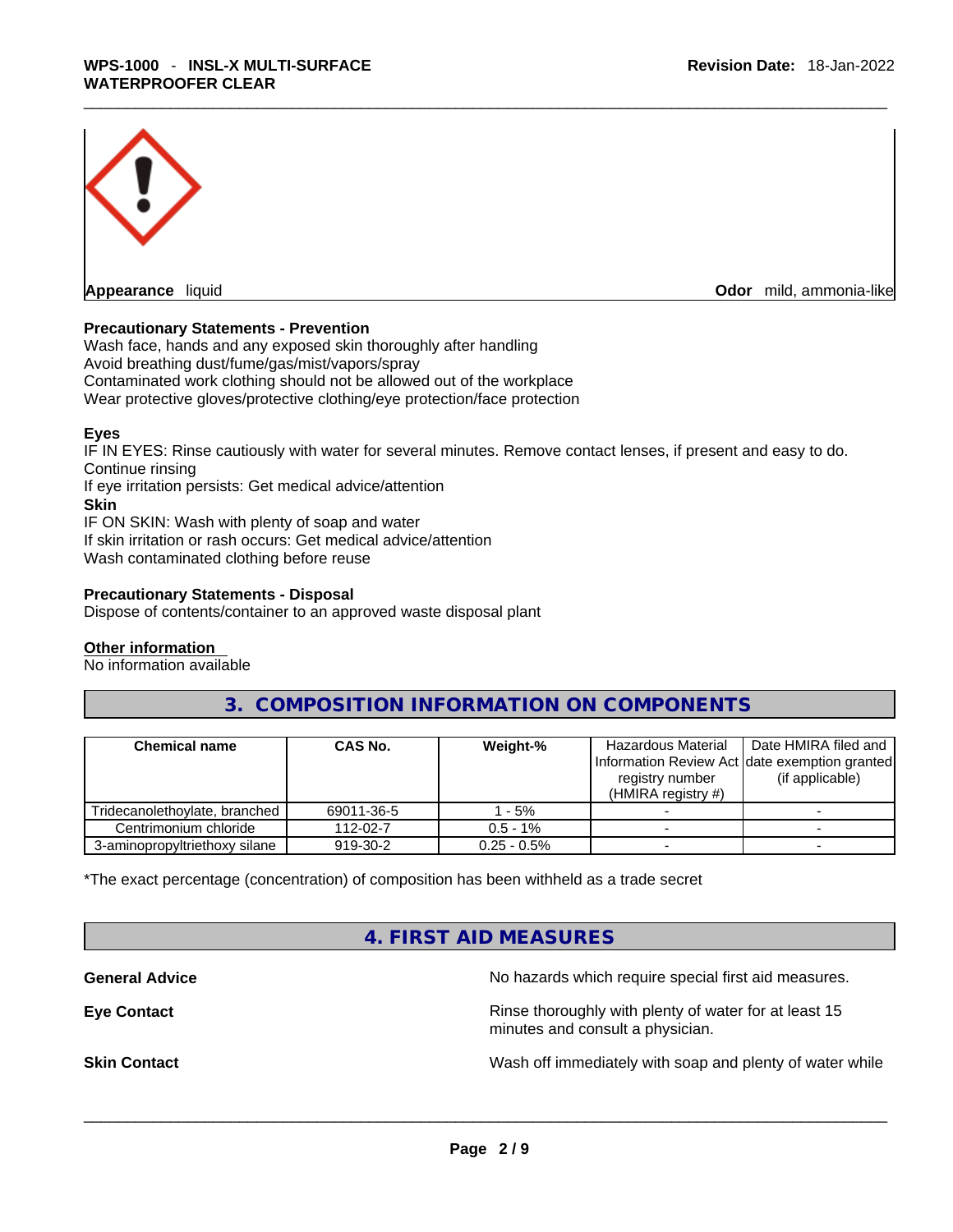| <b>Most Important Symptoms/Effects</b> | None known.                                                                                       |
|----------------------------------------|---------------------------------------------------------------------------------------------------|
| Ingestion                              | Clean mouth with water and afterwards drink plenty of<br>water. Consult a physician if necessary. |
| <b>Inhalation</b>                      | Move to fresh air. If symptoms persist, call a physician.                                         |
|                                        | removing all contaminated clothes and shoes.                                                      |

**Notes To Physician Treat symptomatically.** 

**5. FIRE-FIGHTING MEASURES** 

| <b>Suitable Extinguishing Media</b>                                              | Use extinguishing measures that are appropriate to local<br>circumstances and the surrounding environment.                                   |  |  |
|----------------------------------------------------------------------------------|----------------------------------------------------------------------------------------------------------------------------------------------|--|--|
| Protective equipment and precautions for firefighters                            | As in any fire, wear self-contained breathing apparatus<br>pressure-demand, MSHA/NIOSH (approved or equivalent)<br>and full protective gear. |  |  |
| <b>Specific Hazards Arising From The Chemical</b>                                | Closed containers may rupture if exposed to fire or<br>extreme heat.                                                                         |  |  |
| Sensitivity to mechanical impact                                                 | No                                                                                                                                           |  |  |
| Sensitivity to static discharge                                                  | No                                                                                                                                           |  |  |
| <b>Flash Point Data</b><br>Flash point (°F)<br>Flash Point (°C)<br><b>Method</b> | Not applicable<br>Not applicable<br>Not applicable                                                                                           |  |  |
| <b>Flammability Limits In Air</b>                                                |                                                                                                                                              |  |  |
| Lower flammability limit:<br><b>Upper flammability limit:</b>                    | Not applicable<br>Not applicable                                                                                                             |  |  |
| <b>NFPA</b><br>Flammability: 0<br>Health: 2                                      | <b>Instability: 0</b><br><b>Special: Not Applicable</b>                                                                                      |  |  |
|                                                                                  |                                                                                                                                              |  |  |

### **NFPA Legend**

- 0 Not Hazardous
- 1 Slightly
- 2 Moderate
- 3 High
- 4 Severe

*The ratings assigned are only suggested ratings, the contractor/employer has ultimate responsibilities for NFPA ratings where this system is used.* 

*Additional information regarding the NFPA rating system is available from the National Fire Protection Agency (NFPA) at www.nfpa.org.* 

# **6. ACCIDENTAL RELEASE MEASURES**

**Personal Precautions Avoid contact with skin, eyes and clothing. Ensure Personal Precautions**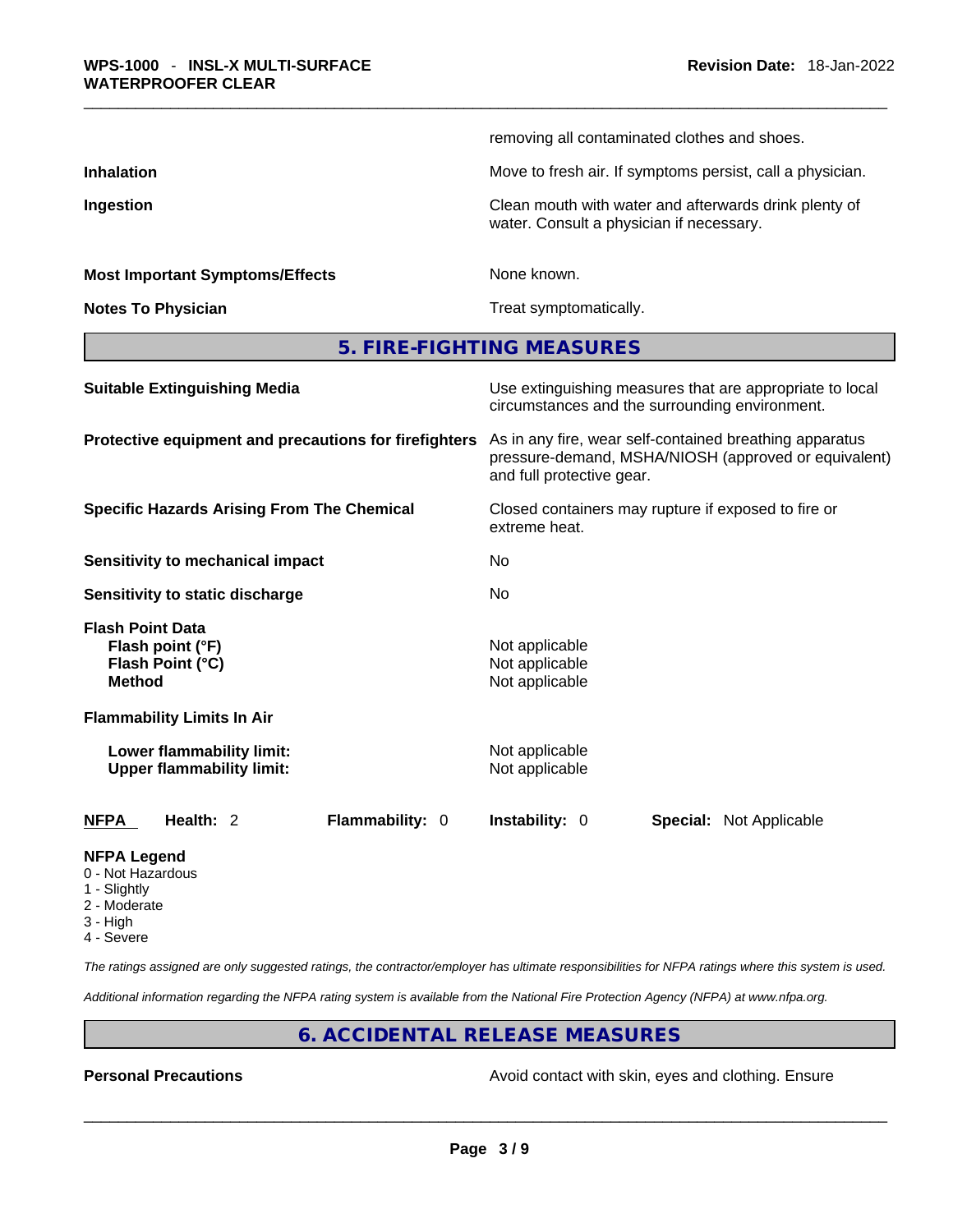adequate ventilation.

**Other Information Discription Prevent further leakage or spillage if safe to do so.** 

**Environmental precautions** See Section 12 for additional Ecological Information.

**Methods for Cleaning Up Soak up with inert absorbent material. Sweep up and** shovel into suitable containers for disposal.

vapors, spray mists or sanding dust. In case of insufficient

ventilation, wear suitable respiratory equipment.

#### **7. HANDLING AND STORAGE**

**Handling <b>Avoid** contact with skin, eyes and clothing. Avoid breathing and state of the sking of the sking state of the sking state of the sking state of the sking state of the sking state of the sking state of the sking

**Storage Keep container tightly closed. Keep out of the reach of Keep Keep container tightly closed. Keep out of the reach of** 

#### **Incompatible Materials No information available No** information available

# **8. EXPOSURE CONTROLS/PERSONAL PROTECTION**

children.

#### **Exposure Limits**

*No exposure limits have been established for this product.* 

#### **Legend**

ACGIH - American Conference of Governmental Industrial Hygienists Alberta - Alberta Occupational Exposure Limits British Columbia - British Columbia Occupational Exposure Limits Ontario - Ontario Occupational Exposure Limits Quebec - Quebec Occupational Exposure Limits N/E - Not established

**Personal Protective Equipment**

**Engineering Measures Ensure adequate ventilation, especially in confined areas.** 

**Eye/Face Protection** Safety glasses with side-shields If splashes are likely to Safety glasses with side-shields If splashes are likely to occur, wear: Tightly fitting safety goggles **Skin Protection Protection Protective gloves and impervious clothing. Respiratory Protection In case of insufficient ventilation wear suitable respiratory** equipment.

**Hygiene Measures Avoid contact with skin, eyes and clothing. Remove and Avoid contact with skin, eyes and clothing. Remove and Avoid contact with skin, eyes and clothing. Remove and** wash contaminated clothing before re-use. Wash thoroughly after handling.

### **9. PHYSICAL AND CHEMICAL PROPERTIES**

**Appearance** liquid **Density (lbs/gal)** 8.2 - 8.5

**Odor only and the contract of the contract of the contract of the contract of the contract of the contract of the contract of the contract of the contract of the contract of the contract of the contract of the contract Odor Threshold** No information available **Specific Gravity** 0.98 - 1.02 \_\_\_\_\_\_\_\_\_\_\_\_\_\_\_\_\_\_\_\_\_\_\_\_\_\_\_\_\_\_\_\_\_\_\_\_\_\_\_\_\_\_\_\_\_\_\_\_\_\_\_\_\_\_\_\_\_\_\_\_\_\_\_\_\_\_\_\_\_\_\_\_\_\_\_\_\_\_\_\_\_\_\_\_\_\_\_\_\_\_\_\_\_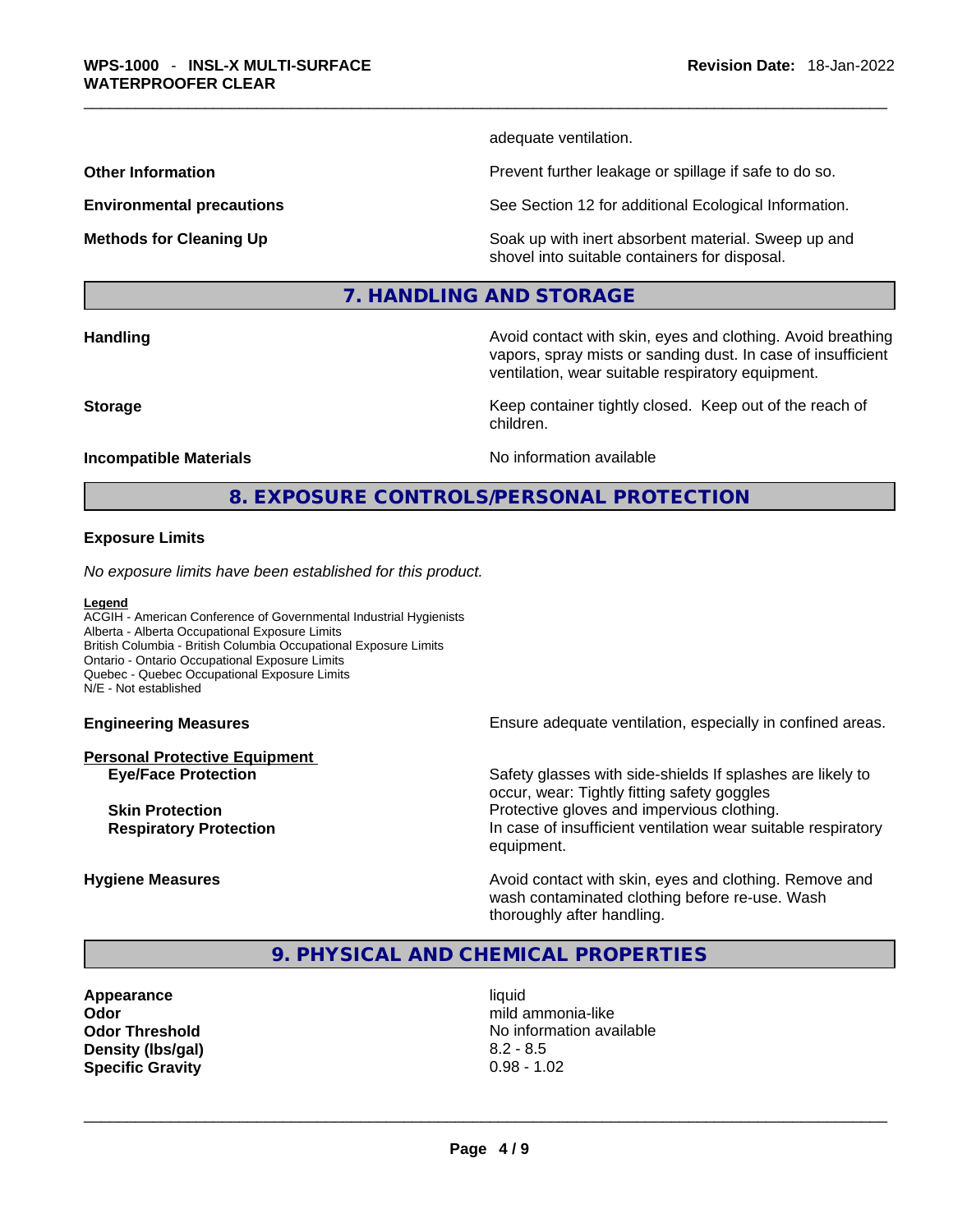**Solubility(ies)** No information available in the solution of the solution of the solution available in the solution of the solution of the solution of the solution of the solution of the solution of the solution of the so **Water solubility No information available No information available Evaporation Rate No information available No information available Vapor pressure**  No information available **No information** available **Vapor density No information available No information available Wt. % Solids** 1 - 5 **Vol. % Solids Wt. % Volatiles** 95 - 100 **Vol. % Volatiles** 95 - 100 **VOC Regulatory Limit (g/L)** < 100 **Boiling Point (°F)** 212 **Boiling Point (°C)** 100 **Freezing point (°F)** 32 **Freezing Point (°C)** 0 **Flash point (°F)**<br> **Flash Point (°C)**<br> **Flash Point (°C)**<br> **C Flash Point (°C) Method** Not applicable **Flammability (solid, gas)**<br> **Commability limit:**<br>
Upper flammability limit:<br>
Not applicable **Upper flammability limit:**<br> **Lower flammability limit:**<br>
Not applicable<br>
Not applicable **Lower flammability limit:**<br> **Autoignition Temperature (°F)** Not applicable available and the Mustafable and Mustafable and Mustafable and Mu **Autoignition Temperature (°F)**<br> **Autoignition Temperature (°C)** No information available **Autoignition Temperature (°C) Decomposition Temperature (°F)** No information available **Decomposition Temperature (°C)**<br> **Partition coefficient**<br> **Partition coefficient**<br> **No** information available

**pH pH 1 Viscosity (cps) Viscosity (cps) No information available No information available** 

# **10. STABILITY AND REACTIVITY**

| <b>Reactivity</b>                         | Not Applicable                           |
|-------------------------------------------|------------------------------------------|
| <b>Chemical Stability</b>                 | Stable under normal conditions.          |
| <b>Conditions to avoid</b>                | Prevent from freezing.                   |
| <b>Incompatible Materials</b>             | No materials to be especially mentioned. |
| <b>Hazardous Decomposition Products</b>   | None under normal use.                   |
| <b>Possibility of hazardous reactions</b> | None under normal conditions of use.     |

# **11. TOXICOLOGICAL INFORMATION**

#### **Product Information Information on likely routes of exposure**

**Acute Toxicity** 

**Principal Routes of Exposure Exposure** Eye contact, skin contact and inhalation.

**Product Information** No information available \_\_\_\_\_\_\_\_\_\_\_\_\_\_\_\_\_\_\_\_\_\_\_\_\_\_\_\_\_\_\_\_\_\_\_\_\_\_\_\_\_\_\_\_\_\_\_\_\_\_\_\_\_\_\_\_\_\_\_\_\_\_\_\_\_\_\_\_\_\_\_\_\_\_\_\_\_\_\_\_\_\_\_\_\_\_\_\_\_\_\_\_\_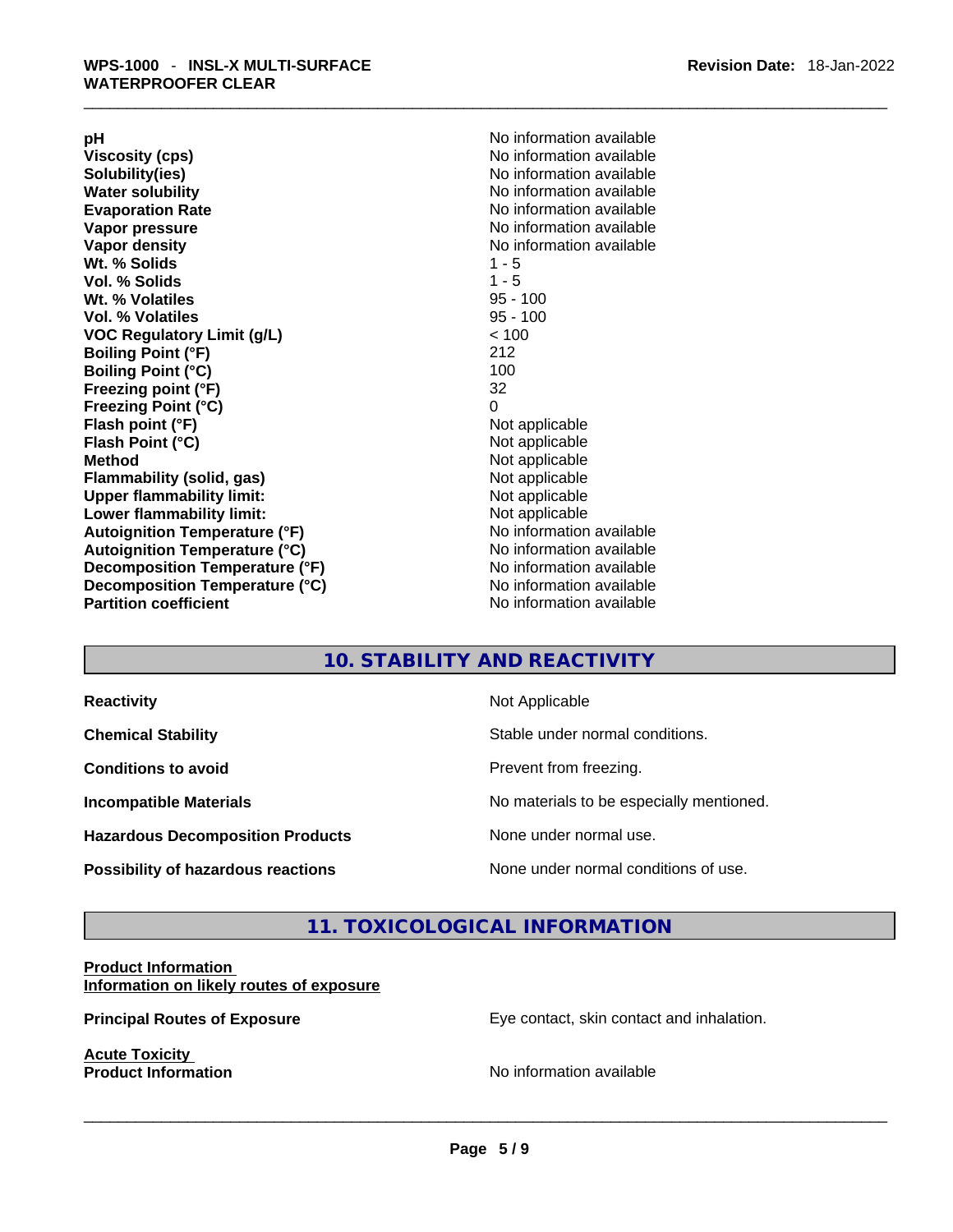#### **<u>Symptoms related to the physical, chemical and toxicological characteristics</u>**

**No information available** 

## **Delayed and immediate effects as well as chronic effects from short and long-term exposure**

| Eye contact                     | Causes serious eye irritation                            |
|---------------------------------|----------------------------------------------------------|
| <b>Skin contact</b>             | Prolonged or repeated contact may dry skin and cause     |
|                                 | irritation. May cause sensitization by skin contact.     |
| <b>Inhalation</b>               | May cause irritation of respiratory tract.               |
| Ingestion                       | Ingestion may cause gastrointestinal irritation, nausea, |
|                                 | vomiting and diarrhea.                                   |
| <b>Sensitization</b>            | May cause sensitization of susceptible persons.          |
| <b>Neurological Effects</b>     | No information available.                                |
| <b>Mutagenic Effects</b>        | No information available.                                |
| <b>Reproductive Effects</b>     | No information available.                                |
| <b>Developmental Effects</b>    | No information available.                                |
| <b>Target organ effects</b>     | No information available.                                |
| <b>STOT - single exposure</b>   | No information available.                                |
| <b>STOT - repeated exposure</b> | No information available.                                |
| Other adverse effects           | No information available.                                |
| <b>Aspiration Hazard</b>        | No information available.                                |
|                                 |                                                          |

#### **Numerical measures of toxicity**

#### **The following values are calculated based on chapter 3.1 of the GHS document**

**ATEmix (oral)** 50000 mg/kg

#### **Component Information**

| Chemical name                               | Oral LD50            | Dermal LD50                                  | Inhalation LC50        |
|---------------------------------------------|----------------------|----------------------------------------------|------------------------|
| Tridecanolethoylate, branched<br>69011-36-5 | $>$ 2000 mg/kg (Rat) | $=$ 5960 mg/kg (Rabbit)                      | $> 1.6$ mg/L (Rat) 4 h |
| Centrimonium chloride<br>112-02-7           | $= 410$ mg/kg (Rat)  | $= 4300$ mg/kg (Rabbit)                      |                        |
| 3-aminopropyltriethoxy silane<br>919-30-2   | $= 1780$ mg/kg (Rat) | $= 4290$ mg/kg (Rabbit) = 4 mL/kg<br>Rabbit) | > 7.35 mg/L (Rat) 4 h  |

#### **Chronic Toxicity**

#### **Carcinogenicity**

*There are no known carcinogenic chemicals in this product above reportable levels.* 

**12. ECOLOGICAL INFORMATION** 

#### **Ecotoxicity Effects**

The environmental impact of this product has not been fully investigated.

#### **Product Information**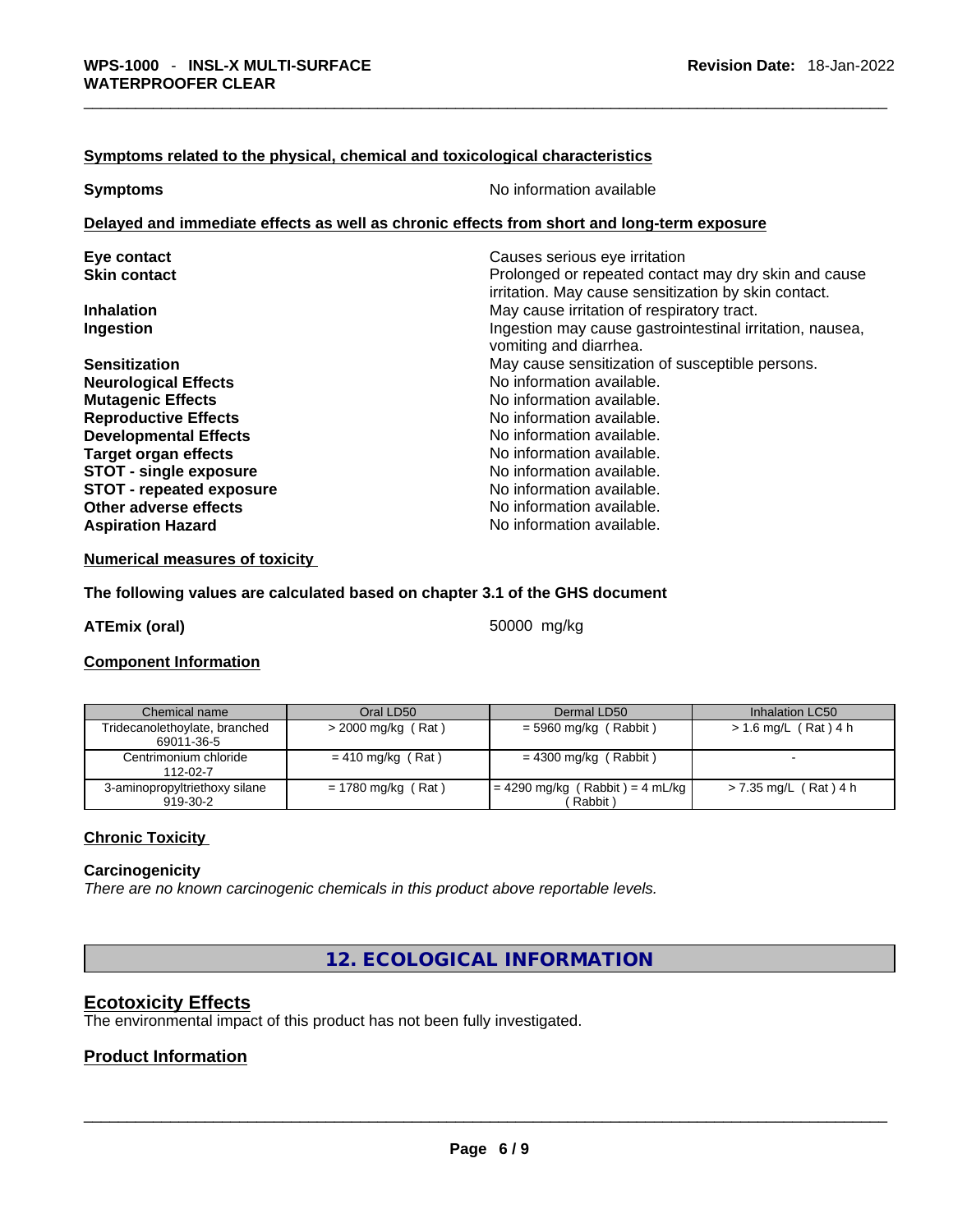# **Acute Toxicity to Fish**

No information available

# **Acute Toxicity to Aquatic Invertebrates**

No information available

#### **Acute Toxicity to Aquatic Plants**

No information available

#### **Persistence / Degradability**

No information available.

#### **Bioaccumulation**

No information available.

#### **Mobility in Environmental Media**

No information available.

#### **Ozone**

No information available

### **Component Information**

#### **Acute Toxicity to Fish**

No information available

### **Acute Toxicity to Aquatic Invertebrates**

No information available

#### **Acute Toxicity to Aquatic Plants**

No information available

# **13. DISPOSAL CONSIDERATIONS**

**Waste Disposal Method** Dispose of in accordance with federal, state, provincial, and local regulations. Local requirements may vary, consult your sanitation department or state-designated environmental protection agency for more disposal options.

# **14. TRANSPORT INFORMATION**

**TDG** Not regulated

**ICAO / IATA** Not regulated \_\_\_\_\_\_\_\_\_\_\_\_\_\_\_\_\_\_\_\_\_\_\_\_\_\_\_\_\_\_\_\_\_\_\_\_\_\_\_\_\_\_\_\_\_\_\_\_\_\_\_\_\_\_\_\_\_\_\_\_\_\_\_\_\_\_\_\_\_\_\_\_\_\_\_\_\_\_\_\_\_\_\_\_\_\_\_\_\_\_\_\_\_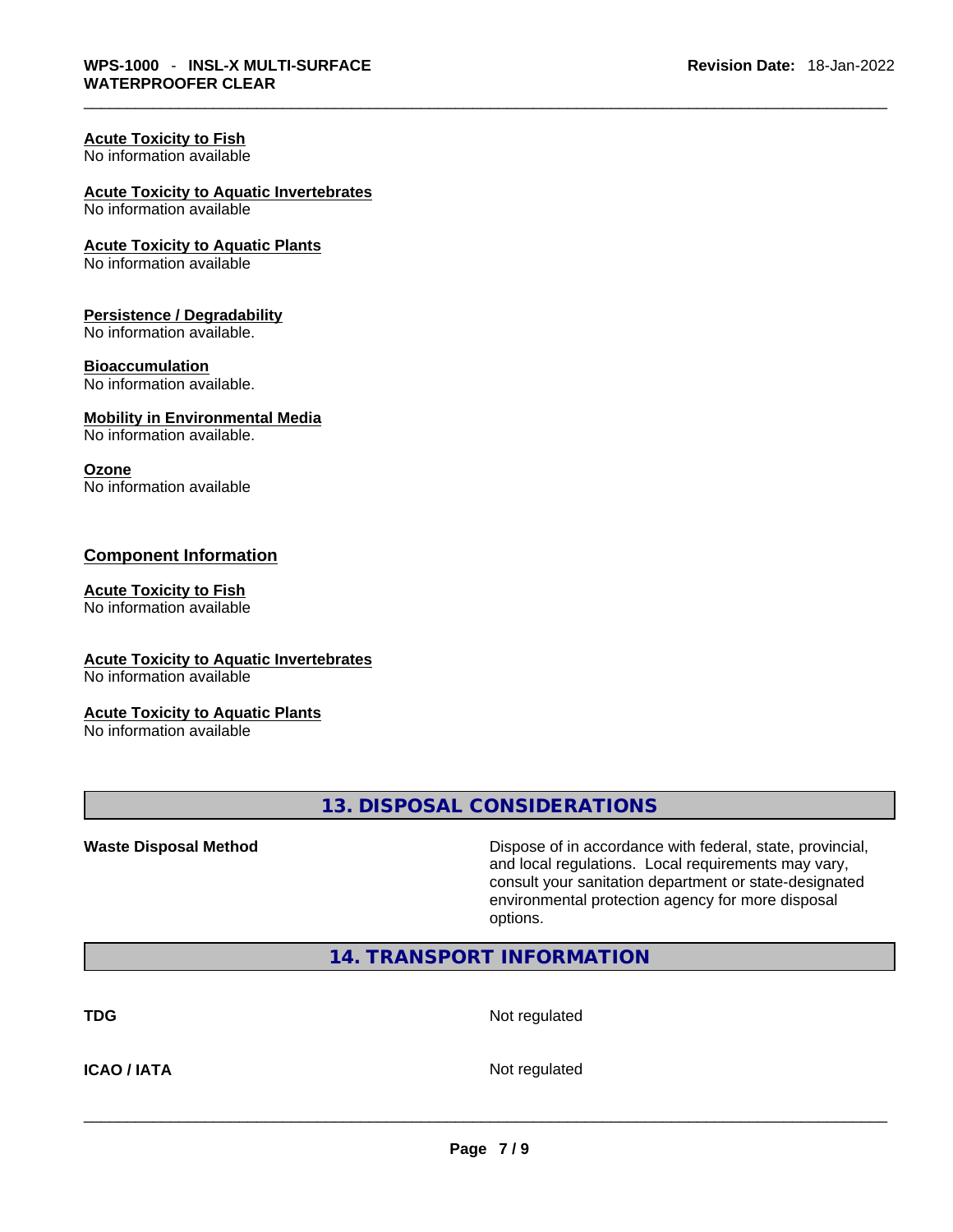**IMDG / IMO** Not regulated

### **15. REGULATORY INFORMATION**

### **International Inventories**

| <b>TSCA: United States</b> | Yes - All components are listed or exempt. |
|----------------------------|--------------------------------------------|
| <b>DSL: Canada</b>         | Yes - All components are listed or exempt. |

### **National Pollutant Release Inventory (NPRI)**

#### **NPRI Parts 1- 4**

This product contains the following Parts 1-4 NPRI chemicals:

*None*

#### **NPRI Part 5**

This product contains the following NPRI Part 5 Chemicals:

*None*

#### **WHMIS Regulatory Status**

This product has been classified in accordance with the hazard criteria of the Hazardous Products Regulations (HPR) and the SDS contains all the information required by the HPR.

| <b>16. OTHER INFORMATION</b>                                                                                                                                                                                                                                                              |             |  |                        |  |                      |                                                                                                                                               |
|-------------------------------------------------------------------------------------------------------------------------------------------------------------------------------------------------------------------------------------------------------------------------------------------|-------------|--|------------------------|--|----------------------|-----------------------------------------------------------------------------------------------------------------------------------------------|
| HMIS -                                                                                                                                                                                                                                                                                    | Health: $2$ |  | <b>Flammability: 0</b> |  | <b>Reactivity: 0</b> | $PPE: -$                                                                                                                                      |
| <b>HMIS Legend</b><br>0 - Minimal Hazard<br>1 - Slight Hazard<br>2 - Moderate Hazard<br>3 - Serious Hazard<br>4 - Severe Hazard<br>* - Chronic Hazard<br>X - Consult your supervisor or S.O.P. for "Special" handling instructions.<br>present under the actual normal conditions of use. |             |  |                        |  |                      | Note: The PPE rating has intentionally been left blank. Choose appropriate PPE that will protect employees from the hazards the material will |

*Caution: HMISÒ ratings are based on a 0-4 rating scale, with 0 representing minimal hazards or risks, and 4 representing significant hazards or risks. Although HMISÒ ratings are not required on MSDSs under 29 CFR 1910.1200, the preparer, has chosen to provide them. HMISÒ ratings are to be used only in conjunction with a fully implemented HMISÒ program by workers who have received appropriate HMISÒ training. HMISÒ is a registered trade and service mark of the NPCA. HMISÒ materials may be purchased exclusively from J. J. Keller (800) 327-6868.* 

 **WARNING!** If you scrape, sand, or remove old paint, you may release lead dust. LEAD IS TOXIC. EXPOSURE TO LEAD DUST CAN CAUSE SERIOUS ILLNESS, SUCH AS BRAIN DAMAGE, ESPECIALLY IN CHILDREN.